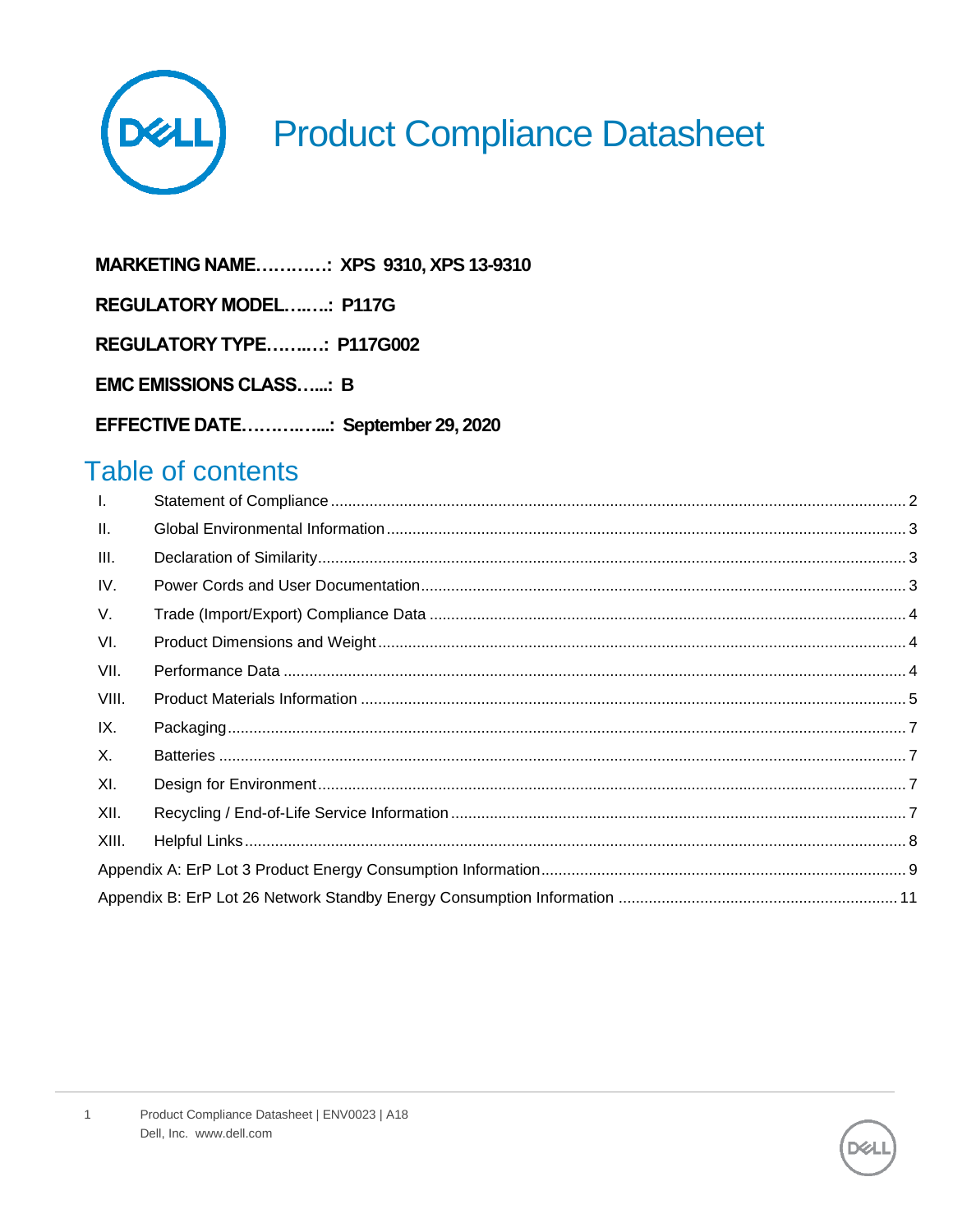## <span id="page-1-0"></span>I. Statement of Compliance

This product has been determined to be compliant with the applicable standards, regulations, and directives for the countries where the product is marketed. The product is affixed with regulatory marking and text as necessary for the country/agency. Dell manufacturers and markets Multimedia Equipment (MME), Information Technology Equipment (ITE), Audio Visual Equipment (A/V), Industrial, Scientific, Medical Equipment (ISM) or combinations of these. Generally, products Electromagnetic Compatibility (EMC) and Product Safety compliance is based on International IEC and CISPR standards and their national equivalent along with national standards for Radio (wireless), Telecommunications (Modem) and Energy. Dell products have been verified to comply with the Restriction of Hazardous Substances (RoHS) Directive 2011/65/EU of the European Parliament and the Council. Dell product does not contain any of the restricted substances in concentrations and applications not permitted by the RoHS Directive.

EMC Emissions Class refers to one of the following use environments:

- EMC Class B product is intended for use in residential/domestic environments but may also be used in nonresidential/non-domestic environments.
- EMC Class A product is intended for use in non-residential/non-domestic environments. Class A product may also be utilized in residential/domestic environments but may cause interference and require the user to take adequate corrective measures.

For Product Safety and EMC compliance, this product has been assigned a unique regulatory model and regulatory type that is imprinted on the product regulatory labeling to provide traceability to the regulatory approvals noted on this datasheet. This datasheet applies to any product that utilizes the assigned regulatory model and type including marketing names other than those listed on this datasheet. Dell products with the CE marking have been verified to comply with Energy Related Products (ErP) Directive 2009/125/EC of the European Parliament and of the Council. [https://www.dell.com/ErP User Information.](https://i.dell.com/sites/doccontent/shared-content/solutions/en/Documents/ErP-Pub-Info-2017-02-23.pdf) REACH (Registration, Evaluation, Authorization and Restriction of Chemicals), Regulation (EC) 1907/2006 of the European Parliament and of the Council is the European Union's (EU) chemical substances regulatory framework. Dell complies with the REACH regulation. For information on SVHC (Substances of Very High Concern), see [www.dell.com/REACH.](http://www.dell.com/REACH) This products compliance documentation, such as this datasheet and the European Union Declaration of Conformity are available on the product support page, manuals tab [http://www.dell.com/support.](http://www.dell.com/support) Additional compliance documentation for the product is available upon submitting a request at [http://www.dell.com/regulatory\\_compliance.](http://www.dell.com/regulatory_compliance) Please include product identifiers such as marketing name, regulatory model, regulatory type and country that compliance information is needed in the email request.

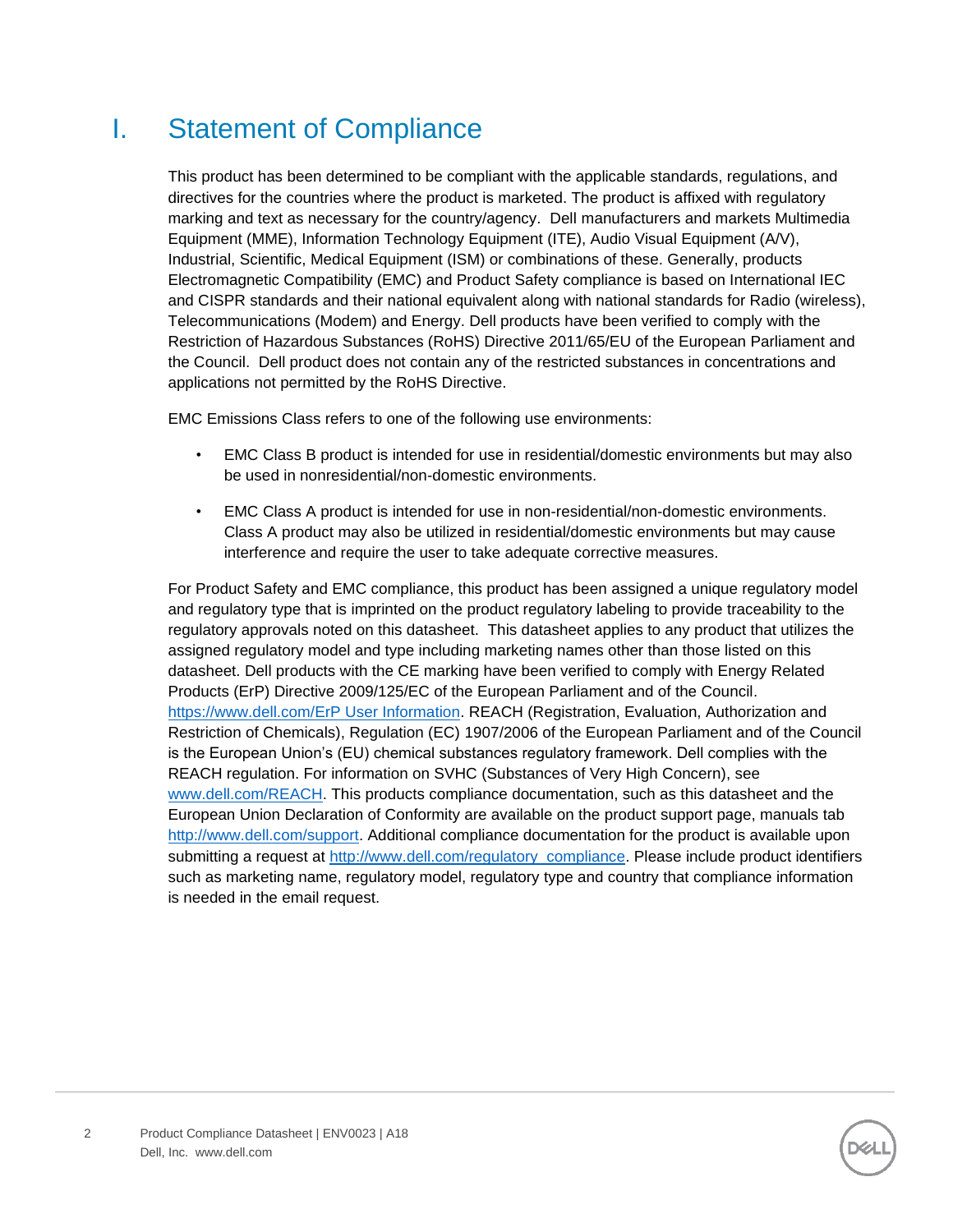## <span id="page-2-0"></span>II. Global Environmental Information

| <b>Environmental (Voluntary Marks)</b> |                                              |                                                                         |  |  |  |  |
|----------------------------------------|----------------------------------------------|-------------------------------------------------------------------------|--|--|--|--|
| <b>Country</b>                         | Approval                                     | <b>Compliance</b>                                                       |  |  |  |  |
| Global                                 | <b>ENERGY STAR (Configuration Dependent)</b> | 8.0                                                                     |  |  |  |  |
| Japan                                  | Green PC Label                               | Yes                                                                     |  |  |  |  |
| Varies by Country<br>See EPEAT.net     | <b>EPEAT (Configuration Dependent)</b>       | Refer to EPEAT.net for<br>specific registration levels and<br>countries |  |  |  |  |

### <span id="page-2-1"></span>III. Declaration of Similarity

| <b>Object of the Declaration</b>               |                          |  |  |  |
|------------------------------------------------|--------------------------|--|--|--|
| <b>Product Type</b>                            | <b>Portable Computer</b> |  |  |  |
| <b>P117G</b><br><b>Regulatory Model Number</b> |                          |  |  |  |
| <b>Regulatory Type Number</b>                  | P117G002                 |  |  |  |
| <b>Trade Name/ Trade Mark</b>                  | DELL.                    |  |  |  |
| Marketing Name(s)                              | XPS 9310, XPS 13-9310    |  |  |  |

Dell Inc. herby declares that the products identified by the product designations listed in this declaration are strictly identical in design (shape, opening, etc.) components, materials, manufacturing process, and markings except for product designation – Trade Name and/or Trade Mark as specified in this declaration.

The products may have very minor differences which do not impact the level of conformity. All products identified by the product designations in this declaration have the same level of conformity according to the certificate(s) provided.

The Trade Name / Trade Mark and/or Marketing Name(s) are the property of Dell Inc. Any differences in the product designation are for marketing purposes only.

| Date of Issue | September 29, 2020                                                    |                                                           | ⊹Dell Inc.                                     |
|---------------|-----------------------------------------------------------------------|-----------------------------------------------------------|------------------------------------------------|
| Title         | Dell Global Product<br>Compliance and<br><b>Environmental Affairs</b> | Signature on behalf   Dell Global Product<br>of Dell Inc. | Compliance and<br><b>Environmental Affairs</b> |

### <span id="page-2-2"></span>IV. Power Cords and User Documentation

Dell products are provided with the power cord and user documentation suitable for the intended country of delivery. Products that are relocated to other countries should use nationally certified power cords and plugs to ensure safe operation of the product. Contact Dell to determine if alternate power cords or user documentation in other languages is available for your market.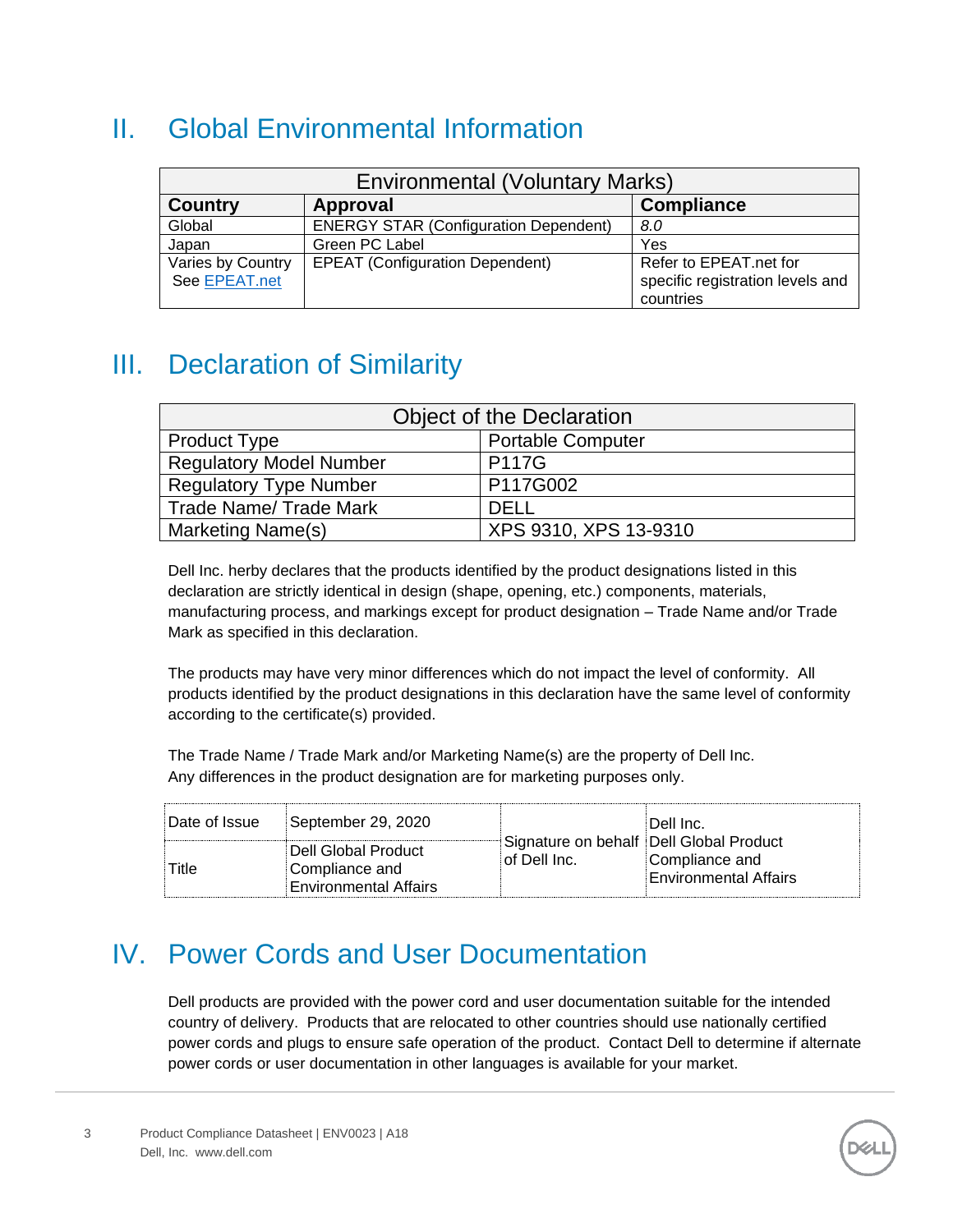## <span id="page-3-0"></span>V. Trade (Import/Export) Compliance Data

For any questions related to importing & exporting classification of Dell products, please obtain information from the following link:<http://www.dell.com/learn/us/en/uscorp1/import-export> or send email request to [WW\\_Export\\_Compliance@dell.com.](mailto:WW_Export_Compliance@dell.com) Please include product identifiers such as marketing name, regulatory model, regulatory type and country that compliance information is needed in the email request.

## <span id="page-3-1"></span>VI. Product Dimensions and Weight

| Depth,<br>mm | Width,<br>mm | Height,<br>mm |      | Weight, kg |
|--------------|--------------|---------------|------|------------|
|              |              | Front         | rear |            |
| 198.75       | 295.7        | 6.75          | 9.58 | 1.31       |

For Display products please refer to the user manual for weight and dimension information.

### <span id="page-3-2"></span>VII. Performance Data

ErP Lot 3, Lot 26 and ErP Lot 9 information is in Appendices A, B and C respectively.

For additional information on how Dell's commitment to energy efficiency benefits you go to: [Reducing your Footprint](https://www.dell.com/learn/us/en/uscorp1/dell-environment-energy-efficiency?s=corp) 

For additional information on ENERGY STAR models refer to the following database: [ENERGY](https://www.energystar.gov/productfinder/)  [STAR Product Finder](https://www.energystar.gov/productfinder/)

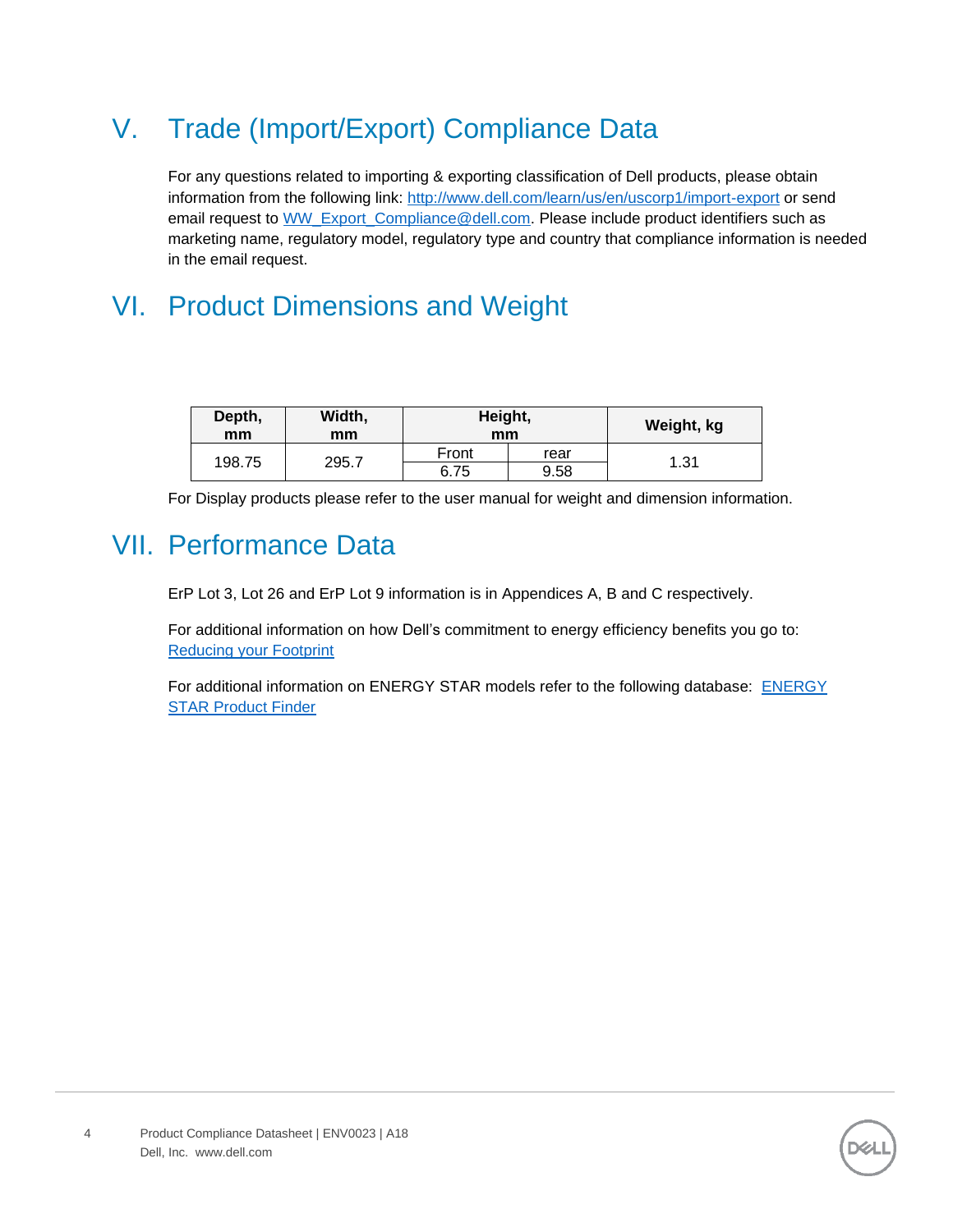#### **Computer:**

| <b>Service Level</b>                             | <b>Energy</b><br><b>Consumption</b><br>(Wattage) | <b>BTU</b><br><b>Calculation</b> | <b>Description of Service Level</b>                                                                                               |  |  |
|--------------------------------------------------|--------------------------------------------------|----------------------------------|-----------------------------------------------------------------------------------------------------------------------------------|--|--|
| <b>CPU stressed</b>                              | 33.21                                            | 113.58                           | The system is running programs to<br>maximize the CPU utilization and/or<br>running programs to maximize the power<br>consumption |  |  |
| <b>Short Idle</b><br>6.29<br>21.51               |                                                  |                                  | As specified per EPA ENERGY STAR                                                                                                  |  |  |
| Long Idle                                        | 2.52                                             | 8.62                             | As specified EPA ENERGY STAR                                                                                                      |  |  |
| S3 "Sleep" or<br><b>Modern</b><br><b>Standby</b> | 0.60                                             | 2.05                             | S3=Suspend-to-RAM, or<br><b>Modern Standby</b>                                                                                    |  |  |
| Off/Standby                                      | 0.39                                             | 1.33                             | System is turned off but still connected to<br>its AC power source.                                                               |  |  |

Energy Consumption<sup>1</sup>

Energy efficiency benefits the environment and lowers the total cost of equipment ownership by reducing power consumption. Click [here](https://corporate.delltechnologies.com/en-us/social-impact/advancing-sustainability/sustainable-products-and-services/energy-efficiency.htm) for Dell's Energy efficient products.

\***Energy Consumption** results are based solely upon the laboratory testing of the **System Configuration** and in accordance to the described service level. Energy consumption is tested at 230 Volts / 50 Hz.

### <span id="page-4-0"></span>VIII. Product Materials Information

Information on Dell's material use is available [here.](https://www.dell.com/learn/us/en/uscorp1/corp-comm/earth-greener-products-materials?c=us&l=en&s=corp) Dell's Restricted Material for Use guidance document is available at [www.dell.com/restrictedsubstanceslist.](http://www.dell.com/restrictedsubstanceslist)

- The case material is Aluminum, > PBT+40% GF <
- This product contains 5.0% post-consumer recycled plastic and /or closed loop recycled plastics (ITE-derived)\*



<sup>(\*</sup>Measured as a percentage of total amount of plastic (by weight) in the product as per guidance in EPEAT standard as applies to plastics parts)

 $^{\rm 1}$  This document is informational only and reflects laboratory performance. Your product may perform differently, depending on the software, components and peripherals you ordered. Accordingly, the customer should not rely upon this information in making decisions about electrical tolerances or otherwise. No warranty as to accuracy or completeness is expressed or implied. For more details visit <https://www.dell.com/learn/us/en/uscorp1/dell-environment>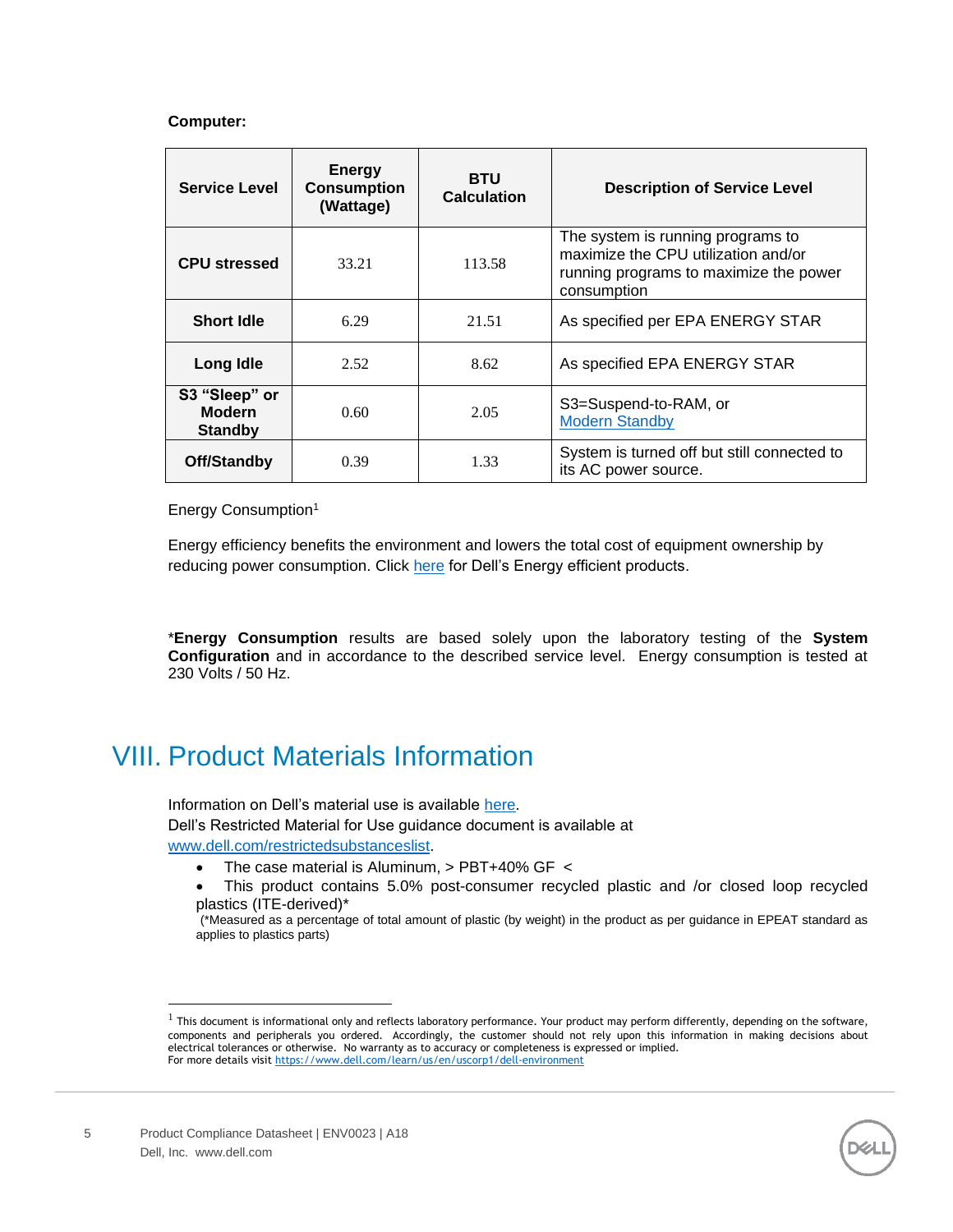| Mechanical plastic parts <sup><math>2</math></sup> > 25 g are BFR/PVC free                        | ⊠ Yes ロ No ロ NA        |
|---------------------------------------------------------------------------------------------------|------------------------|
| Marking of plastics parts greater than 25 grams is in accordance with<br>ISO 11469 (see below)    | <b>⊠ Yes ロ No ロ NA</b> |
| Printed circuit boards (without components) > 25g are BFR PVC free 3                              | ⊠ Yes <b>O</b> No O NA |
| Insulation materials of external electrical cables are PVC free                                   | 口 Yes 図 No 口 NA        |
| Insulation materials of internal electrical cables are PVC free                                   | ⊠Yes ロ No ロ NA         |
| Product is BFR/PVC Free (Accessories & Options may not be<br>BFR/PVC-Free, refer to spec ENV0199) | <b>⊠ Yes ロ No</b>      |

#### **Flame Retardants Used in Motherboard**

| Part        | <b>Flame Retardant</b> |
|-------------|------------------------|
| Motherboard | <b>DOPO</b>            |

#### **Flame Retardants Used in Mechanical Plastic Parts > 25 grams**

| <b>Resin Material</b><br><b>Name</b>    | <b>Plastic Part</b><br><b>Marking per</b><br><b>ISO</b><br>11469:2016 | <b>Flame Retardant</b><br><b>Marking per ISO</b><br>1043-4<br>(i.e. FR(16),<br>FR(40), etc.) | <b>Flame Retardant</b><br>(i.e. TBBPA,<br>triaryl phosphate<br>ester, etc.) | List applicable R-<br>Phrase(s) or<br><b>Hazard</b><br>Statement(s) per<br><b>EU Directive</b><br>67/548/EEG or<br>1272/2008 |
|-----------------------------------------|-----------------------------------------------------------------------|----------------------------------------------------------------------------------------------|-----------------------------------------------------------------------------|------------------------------------------------------------------------------------------------------------------------------|
| >PC-GF50 FR-<br>D <sub>551</sub><br>40< |                                                                       | FR(40)                                                                                       | Halogen-free<br>organic phosphorus<br>compounds                             | <b>NA</b>                                                                                                                    |

#### **Mercury Information**

| Number of bulbs | Average per bulb |
|-----------------|------------------|
|                 | N/A              |

#### **Additional information:**

- Refer to Dell Technologies' [Chemical Use Policy](http://i.dell.com/sites/doccontent/corporate/environment/en/Documents/chemical-use-policy.pdf) for more information on RoHS and REACH.
- Products MSDS (Material Safety Data Sheets):
	- o Batteries: [Battery MSDS Documentation and Declaration](http://www.dell.com/learn/us/en/uscorp1/product-info-msds-batteries)
	- o Printer Toner and Ink: [MSDS Documentation](http://www.dell.com/learn/us/en/uscorp1/product-info-msds-printer-ink-toner)



 $^2\,$  Mechanical plastic part: plastic parts that do not internally carry an electrical signal such as housings, brackets, bezels, latches, etc. that form the basic structure of the product and/or have mechanical functions. Plastic parts such as fans, connectors, printer fuser assemblies, etc. are not considered "mechanical plastic parts" in the context of this specification. Plastics parts do not contain no more than 0,1% weight (1000 ppm) bromine and 0,1% weight (1000 ppm) chlorine attributable to brominated flame retardants, chlorinated flame retardants, and polyvinyl chloride (Per Dell Spec ENV0424)

<sup>.&</sup>lt;br><sup>3</sup> Dell will adopt the BFR/CFR/PVC-free definition as set forth in the "iNEMI Position Statement on the Definition of 'Low-Halogen' Electronics (BFR/CFR/PVC-Free)." Plastic parts contain <1000 ppm (0.1 percent) of bromine (if the Br source is from BFRs) and <1000 ppm (0.1 percent) of chlorine if the Cl source is from CFRs, PVC or PVC copolymers. All printed circuit board (PCB) and substrate laminates contain bromine/chlorine totaling less than 1,500 ppm (0.15 percent), with maximum chlorine of 900 ppm (0.09 percent) and maximum bromine of 900 ppm (0.09 percent)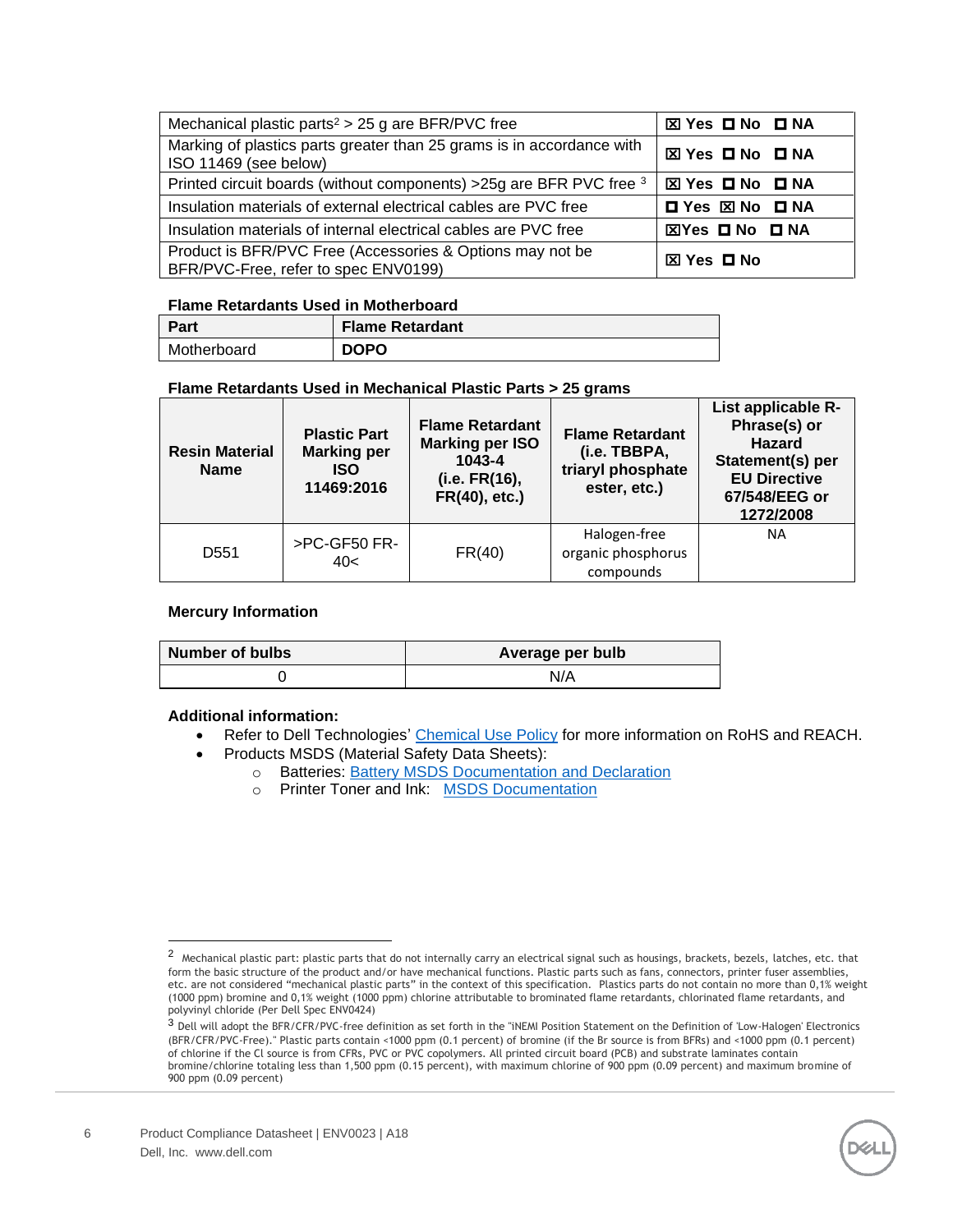## <span id="page-6-0"></span>IX. Packaging

Information on Dell's sustainable packaging effort available [here.](https://www.dell.com/learn/is/en/iscorp1/dell-environment-packaging-and-shipping) Additional materials restricted in Packaging as per Dell's Material Restricted for Use Standard document can be found at [www.dell.com/restrictedsubstanceslist.](http://www.dell.com/restrictedsubstanceslist)

| <b>Packaging Materials</b>              | <b>Total Weight.</b> | Sustainable Material Content[1] (e.g Recycled<br>content *, bio-based, Sustainable Forested materials) |        | % Sustainable Material |             |  |
|-----------------------------------------|----------------------|--------------------------------------------------------------------------------------------------------|--------|------------------------|-------------|--|
|                                         | (g)                  |                                                                                                        |        | <b>DAO</b>             | <b>EMEA</b> |  |
|                                         |                      |                                                                                                        | region | region                 | region      |  |
| <b>Corrugated Fiberboard</b>            | 581.8                | Recycled Content + Sustainable Forested materials                                                      | 93.0%  | 93.0%                  | 93.0%       |  |
| <b>HDPE</b> (including thermoformed) *  | 86                   | <b>Recycled Content</b>                                                                                | 100.0% | 100.0%                 | 100.0%      |  |
| Polypropylene                           | 28                   | Recycled content                                                                                       | 26.8%  | 26.8%                  | 26.8%       |  |
| Paper/Greyboard/PP lam/Magnet/SBS Paper | 676                  | Recycled content                                                                                       | 87.8%  | 87.8%                  | 87.8%       |  |

## <span id="page-6-1"></span>X. Batteries

Below is a listing of batteries that could be present in the product:

| <b>Battery Description - Batteries</b> | <b>Battery Type</b> | <b>Battery</b><br>Weight (kg) | Rating |
|----------------------------------------|---------------------|-------------------------------|--------|
| Rechargeable Battery 52Whx 4cell       | Lithium Ion         | 0.236                         | 52 Wh  |

## <span id="page-6-2"></span>XI. Design for Environment

Dell systems are, when applicable, designed for easy assembly, disassembly, and servicing. For more information on Dell's Environmental product attributes please visit <https://www.dell.com/learn/is/en/iscorp1/dell-environment-greener-products>

## <span id="page-6-3"></span>XII. Recycling / End-of-Life Service Information

Take back and recycling services are offered for this product in certain countries. If you want to dispose of system components, please visit [www.dell.com/recyclingworldwide](http://www.dell.com/recyclingworldwide) and select the relevant country.

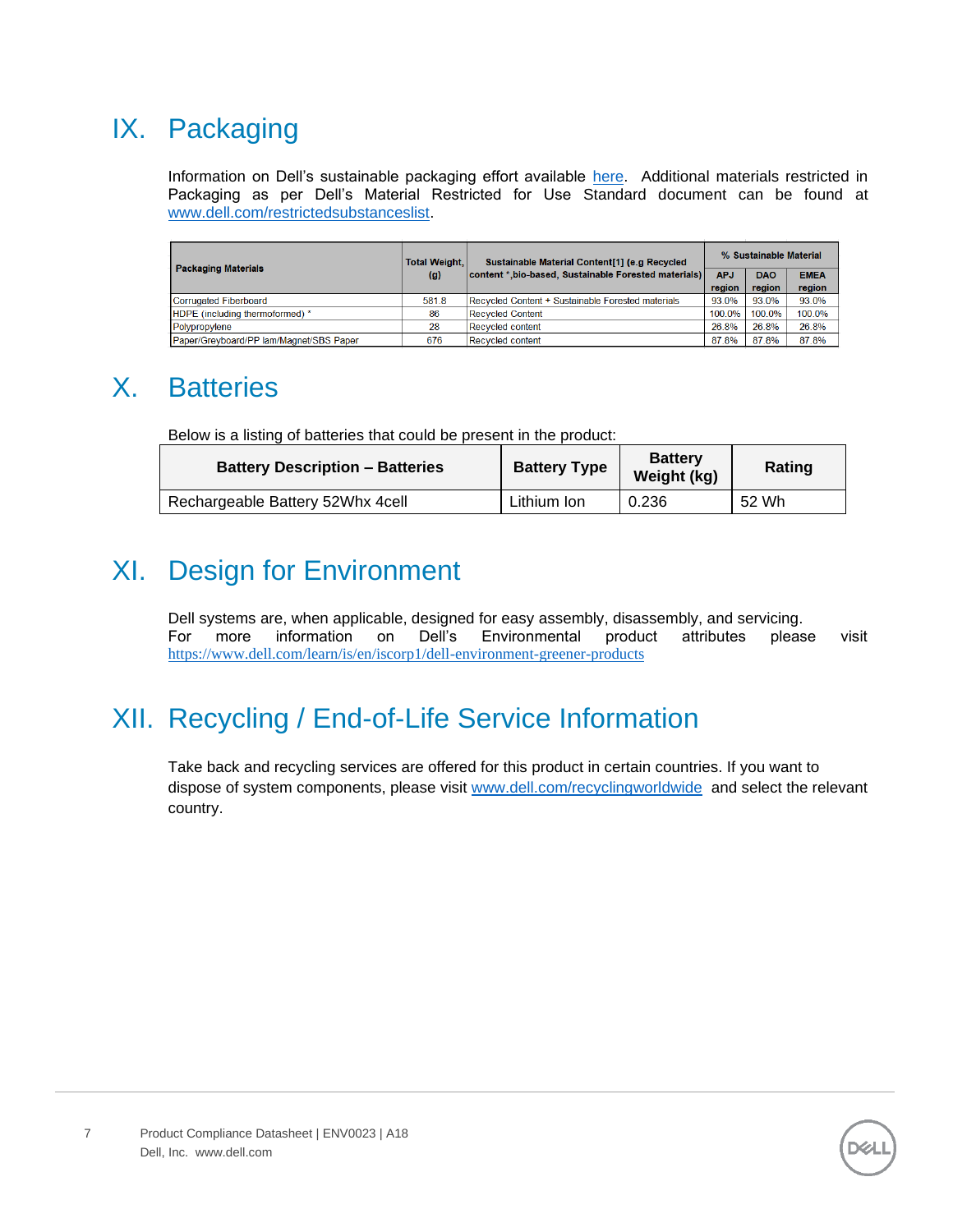## <span id="page-7-0"></span>XIII. Helpful Links

- **Environmental Policy** [https://i.dell.com/sites/csdocuments/Corporate\\_corp-Comm\\_Documents/en/dell-global](https://i.dell.com/sites/csdocuments/Corporate_corp-Comm_Documents/en/dell-global-environmental-policy.pdf)[environmental-policy.pdf](https://i.dell.com/sites/csdocuments/Corporate_corp-Comm_Documents/en/dell-global-environmental-policy.pdf)
- **Environment Website** <https://www.dell.com/learn/ai/en/aicorp1/dell-environment>
- **Corporate Social Responsibility Report** <http://www.dell.com/Learn/us/en/uscorp1/report?c=us&l=en&s=corp&delphi:gr=true>
- **ISO 14001 Certification** <http://i.dell.com/sites/content/corporate/corp-comm/en/Documents/dell-iso14001-worldwide.pdf>
- **Materials Restricted for Use** [www.dell.com/restrictedsubstanceslist](http://www.dell.com/restrictedsubstanceslist)
- **Chemical Use Policy** <http://i.dell.com/sites/doccontent/corporate/environment/en/Documents/chemical-use-policy.pdf>
- **Product Carbon Footprint** [https://www.dell.com/learn/us/en/uscorp1/corp-comm/environment\\_carbon\\_footprint\\_products](https://www.dell.com/learn/us/en/uscorp1/corp-comm/environment_carbon_footprint_products)
- **RoHS Compliance** <https://www.dell.com/learn/us/en/uscorp1/envt-info-materials>
- **REACH Compliance** [www.dell.com/REACH](http://www.dell.com/REACH)
- **Recycling Information** <http://www.dell.com/recycling>
- **Supplier Responsibility** <https://www.dell.com/learn/gy/en/gycorp1/cr-social-responsibility>

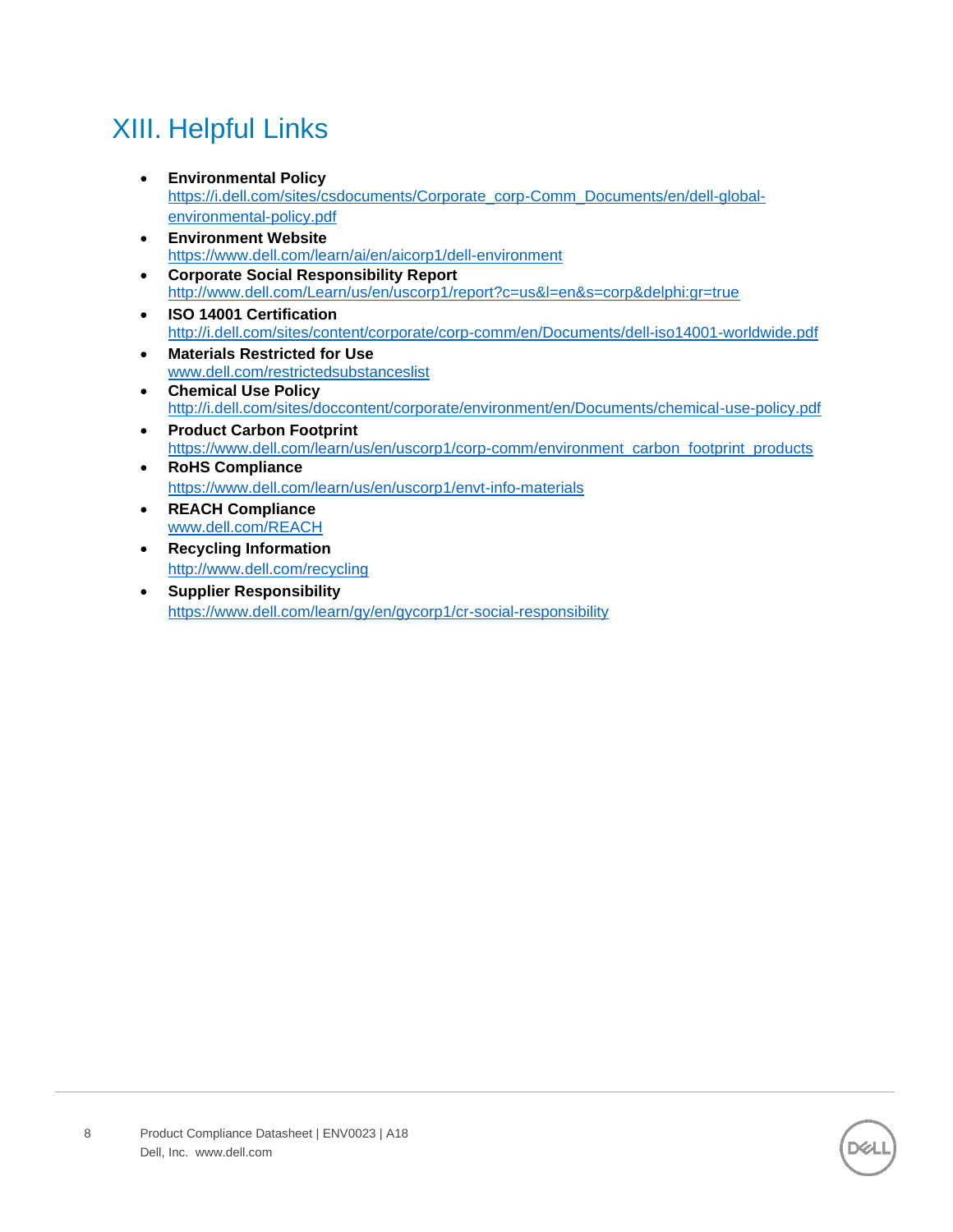## <span id="page-8-0"></span>Appendix A: ErP Lot 3 Product Energy Consumption **Information**

#### **European Union (EU) ErP Lot 3 (Commission Regulation (EC) No. 617/2013)**

The ErP Lot 3 regulation includes requirements for certain product specific information to be provided by the manufacturer. This is applicable to Desktops, Integrated Desktops (All-in-One), Notebooks, Tablets, Slates, Notebook Thin Clients, Desktop Thin Clients, Workstations, Mobile Workstations, and Small-Scale Servers.

ErP Lot 3 provides certain exclusions based upon product type, screen size, and/or the amount of power consumed in idle mode. Product energy and acoustic information might be reported for products that are out of scope of ErP Lot 3 for informational purposes only.

| Processor Speed in GHz              | 2.8             |  |  |  |
|-------------------------------------|-----------------|--|--|--|
| Number of Cores                     | 4               |  |  |  |
| Total Installed System Memory in GB | 32              |  |  |  |
| Graphics                            | Integrated      |  |  |  |
| Category                            | Category A      |  |  |  |
| Total Installed Memory in GB        | 32              |  |  |  |
| Memory Adder                        | 11.2            |  |  |  |
| <b>Adders</b>                       |                 |  |  |  |
| Additional Internal Storage?        | No              |  |  |  |
| Storage Adder                       | 0.00            |  |  |  |
| 1st Discrete Graphics Card?         | Integrated      |  |  |  |
| 1st Discrete Graphics Adder         | 0.00            |  |  |  |
| 2nd Discrete Graphics Card?         | N/A             |  |  |  |
| <u> 2nd Discrete Graphics Adder</u> | 0.00            |  |  |  |
| Discrete Television Turner Card?    | <b>No</b>       |  |  |  |
| Discrete TV Turner Card Adder       | 0.00            |  |  |  |
| Category                            | Category A      |  |  |  |
| Processor Speed in GHz              | 2.8             |  |  |  |
| Number of Cores                     | 4               |  |  |  |
| Total Installed System Memory in GB | $\overline{32}$ |  |  |  |
| Graphics                            | Integrated      |  |  |  |
| WOL enabled in "Sleep" Mode         | <b>Yes</b>      |  |  |  |
| WOL enabled in "Off" Mode           | No              |  |  |  |
| As Tested: Lowest Power State       | 0.39            |  |  |  |
| As Tested: Poff(W) WOL Disabled     | 0.39            |  |  |  |
| As Tested: Poff(W) WOL Enabled      |                 |  |  |  |
| As Tested: Psleep(W) WOL Disabled   | 0.60            |  |  |  |
| As Tested: Psleep(W) WOL Enabled    | 0.62            |  |  |  |
| As Tested: Pidle(W)                 | 2.87            |  |  |  |
| Base TEC Limit (kWh)                | 27              |  |  |  |
| TEC Adders Limit (kWh)              | 11.20           |  |  |  |
| Base + Adders TEC Limit (kWh)       | 38.20           |  |  |  |
| <b>Results TEC</b>                  | 10.14           |  |  |  |

Additional information on ErP Lot 3, Lot 7 & Lot 26 available [here.](https://www.dell.com/learn/us/en/uscorp1/envt-info-energy-regulation)

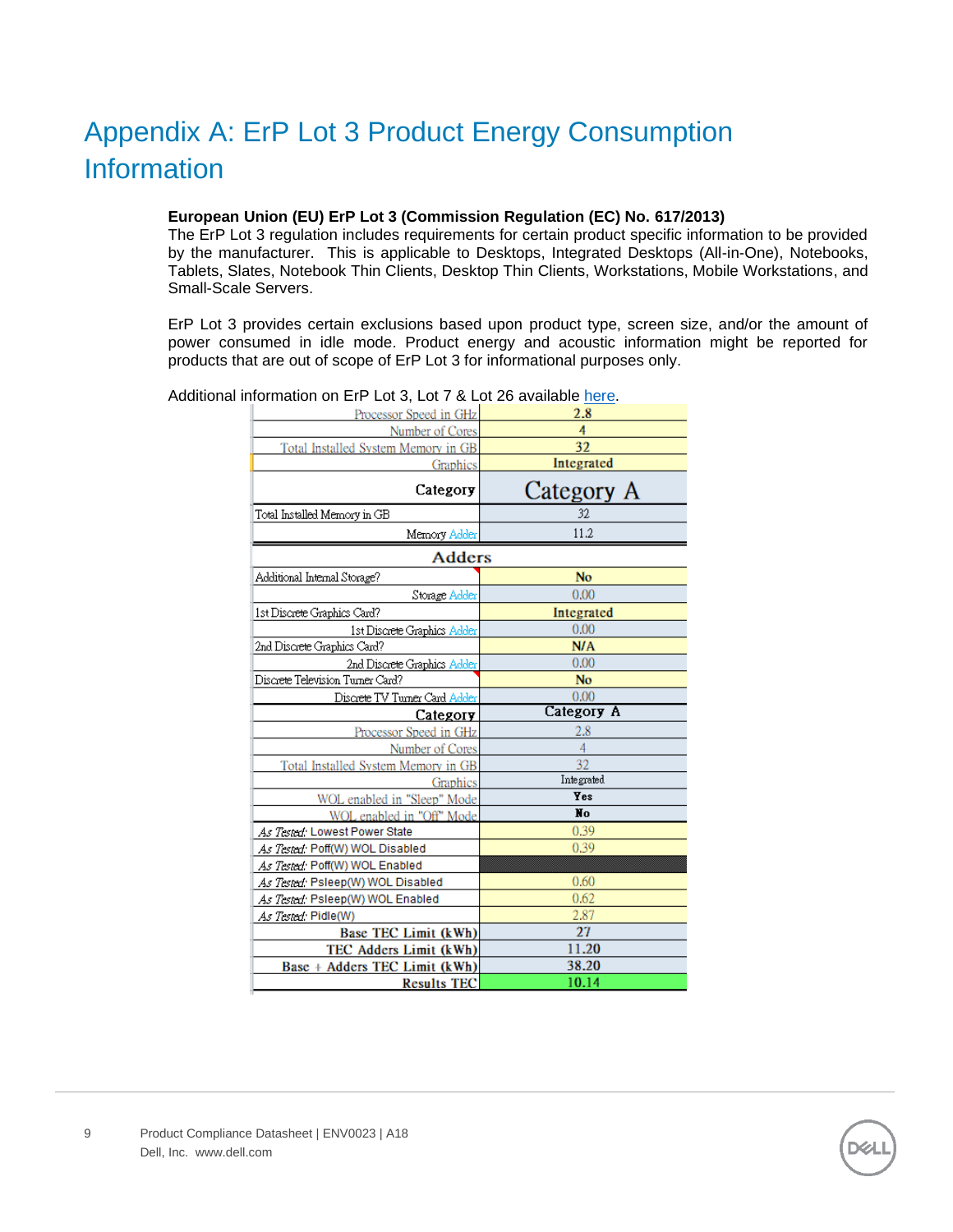| <b>Power Supply</b><br>Model # | Internal or<br><b>External</b> | Link to efficiency report                                                                                                         |
|--------------------------------|--------------------------------|-----------------------------------------------------------------------------------------------------------------------------------|
| DA45NM180                      | External                       | http://oee.nrcan.gc.ca/pml-<br>Imp/index.cfm?action=app.formHandler&operation=details-<br>details&ref=20731637&appliance=EPS&nr=1 |
| HA45NM180                      | External                       | http://oee.nrcan.gc.ca/pml-<br>Imp/index.cfm?action=app.formHandler&operation=details-<br>details&ref=20852163&appliance=EPS&nr=1 |

\* **Energy Consumption** results are based solely upon the laboratory testing of the **System Configuration** listed above. Energy consumption is tested at 230 Volts / 50 Hz.

Energy Consumption<sup>4</sup>

Energy efficiency benefits the environment and lowers the total cost of equipment ownership by reducing power consumption. Click [here](https://corporate.delltechnologies.com/en-us/social-impact/advancing-sustainability/sustainable-products-and-services/energy-efficiency.htm) for Dell's Energy efficient products

Declared Noise Emissions in accordance with ISO 9296. Testing performed in accordance with ISO 7779 at operating modes defined by ECMA 74. Your product may perform differently, depending on the software, components and peripherals you ordered. No warranty as to accuracy or completeness is expressed or implied.

| <b>Service Level</b> | <b>Sound Power</b><br>Declared mean A-<br>weighted level | <b>Statistical adder</b><br>for verification | <b>Sound Pressure</b><br>Declared mean A-<br>weighted emission level |
|----------------------|----------------------------------------------------------|----------------------------------------------|----------------------------------------------------------------------|
|                      | $L_{WA,m}$ (B)                                           | $K_V(B)$                                     | $L_{pA,m}$ (dB)                                                      |
| <b>HDD Accessing</b> | 2.5                                                      | 0.4                                          | 16                                                                   |
| <b>ODD Accessing</b> | -                                                        | $\overline{\phantom{0}}$                     |                                                                      |
| Idle                 | 22                                                       | 0.4                                          | 14                                                                   |

#### **Computers Category A:**



 $^4$  This document is informational only and reflects laboratory performance. Your product may perform differently, depending on the software, components and peripherals you ordered. Accordingly, the customer should not rely upon this information in making decisions about electrical tolerances or otherwise. No warranty as to accuracy or completeness is expressed or implied.